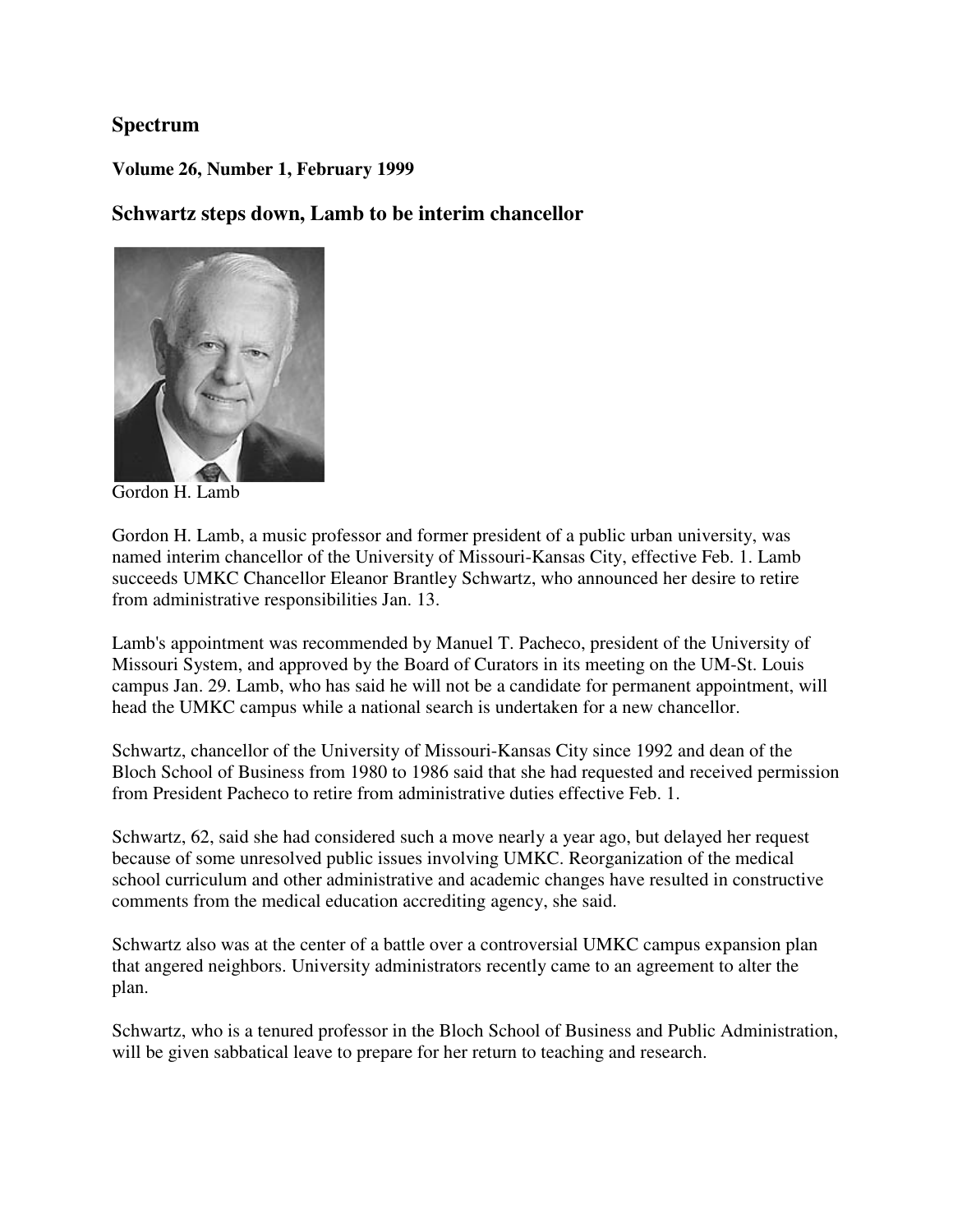"Chancellor Schwartz has devoted much of her professional life to UM-Kansas City," Pacheco said, "and the University of Missouri is far better for her many contributions as teacher, researcher, chief academic officer and chancellor. I respect her request to retire from administrative duties. She has borne the responsibilities of chancellor for nearly six years, which exceeds the average for CEOs of public universities. It is no secret that the past year has brought exceptional, stressful and difficult challenges. Because her first consideration has been the welfare of the University, she has seen those challenges through."

Pacheco said that Schwartz was determined to leave her office with UMKC poised to pursue long-term goals under new leadership. She has led the effort to achieve Carnegie Research University II status, he said, and UMKC is within striking distance of meeting the criteria, which measure quality and breadth of academic programs, funding of research and strength of doctoral programs. UMKC also plans a major capital campaign, he said.



Eleanor B. Schwartz

Schwartz joined UMKC as a dean in 1980. She served as interim vice chancellor for academic affairs in 1986-87 and was vice chancellor for academic affairs from 1987-1991. She was named interim chancellor in 1991 when George A. Russell became president of the UM System. Schwartz became UMKC's chancellor in 1992.

"Dr. Lamb has just the background and outlook we need at this juncture in the life of the University of Missouri-Kansas City," Pacheco said. "He is an effective administrator, he has dealt for years with the special challenges facing a public, urban university, he has outstanding academic credentials and he is attuned to the performing arts, which are so much a part of our Kansas City campus." Pacheco said his choice of Lamb also was influenced by the fact that Lamb is an "outsider" and that Lamb will not compete for the permanent appointment. "He will be able to bring an unbiased perspective to campus decision making," Pacheco said.

The search for a permanent chancellor will begin promptly, Pacheco said, in hopes of having a new chancellor on board by next August or September.

Lamb, 64, who served as interim chancellor at the University of Wisconsin-Parkside from July 1997 to March 1998, was President of Northeastern Illinois University, in the metropolitan Chicago area, from 1986 to 1995. From 1979 to 1986, he was vice president for academic affairs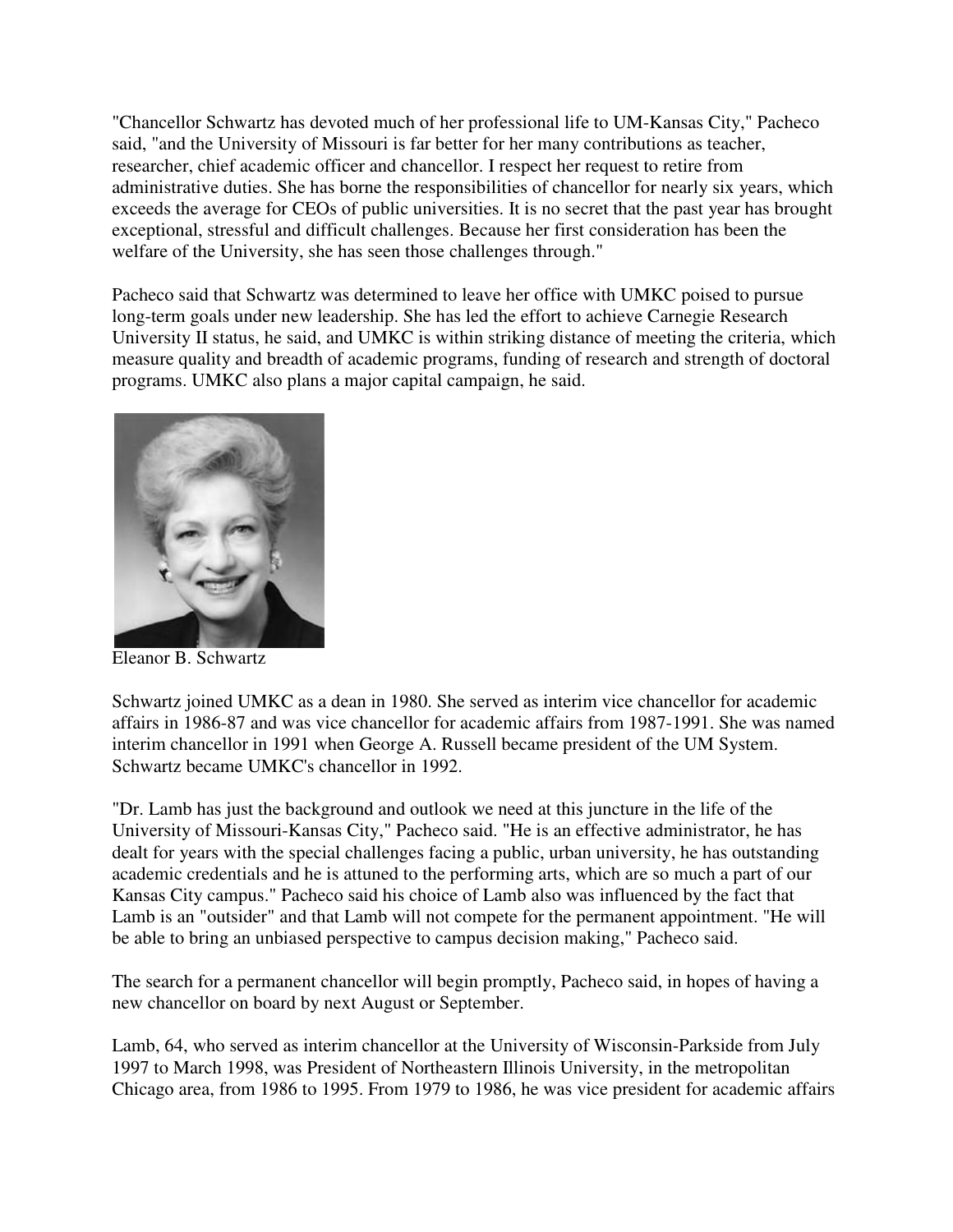at the University of Texas at San Antonio. From 1974 to 1978, he was professor of music and director of the Division of Music at UT at San Antonio, and from 1970 to 1974, he was assistant professor of music at the University of Texas at Austin.

He earned his bachelor's degree in music education from Simpson College (Iowa) in 1956, his master's in music from the University of Nebraska, Lincoln, in 1962 and his Ph.D. from the University of Iowa in 1973.

# **Board OKs anti-discrimination rule**

The Board of Curators approved, by a vote of 6 to 2, a new university-wide non-discrimination policy in its Jan. 29 meeting on the campus of the University of Missouri-St. Louis. The Board action was taken in response to concerns expressed by members of the University community that the University's existing non-discrimination policies were insufficiently inclusive and not widely known. The full text of the policy is reprinted on the next page.

The Board approved the recommendation of UM President Manuel T. Pacheco to adopt an amended version of Executive Order No. 3, which prohibits discrimination based on any factors other than performance, as official Board policy. Pacheco said this feature would ensure that changes to the non-discrimination policy could only be made by an action of the Board.

Curator Mary Gillespie spoke in support of the proposal but said she feared the University would be lax in enforcing it. "I want to appeal to your integrity, to make sure that you will enforce this. I think we have covered the topic quite well. The important thing today is that we get beyond this."

Student Representative to the Board Sarah Welch said, "This resolution is not fully what students desire, but it is a step in the right direction."

Curator Fred Hall said the decision represented neither rejection nor acceptance of any particular lifestyle. "Our only objective is to provide a work environment where people will not be discriminated against and that's what I think this does," he said.

Paul Steele said he voted against Pacheco's recommendation not because he wanted sexual orientation added to the policy, but because he believed the president's proposal went too far.

"Sexual orientation is a private matter, or should be. I believe it should remain that way," Steele said.

After the vote, about 25 people began chanting "inclusion now!" and drowned out the board's attempts to begin discussion of the next agenda item. President Paul Combs adjourned the meeting for about 15 minutes, and the protestors moved to a hallway outside the meeting room to continue their demonstration. On the way out, Dean Anderson, a former MU staffer who has urged curators to add sexual orientation to its policy, shouted, "We won't stop fighting!"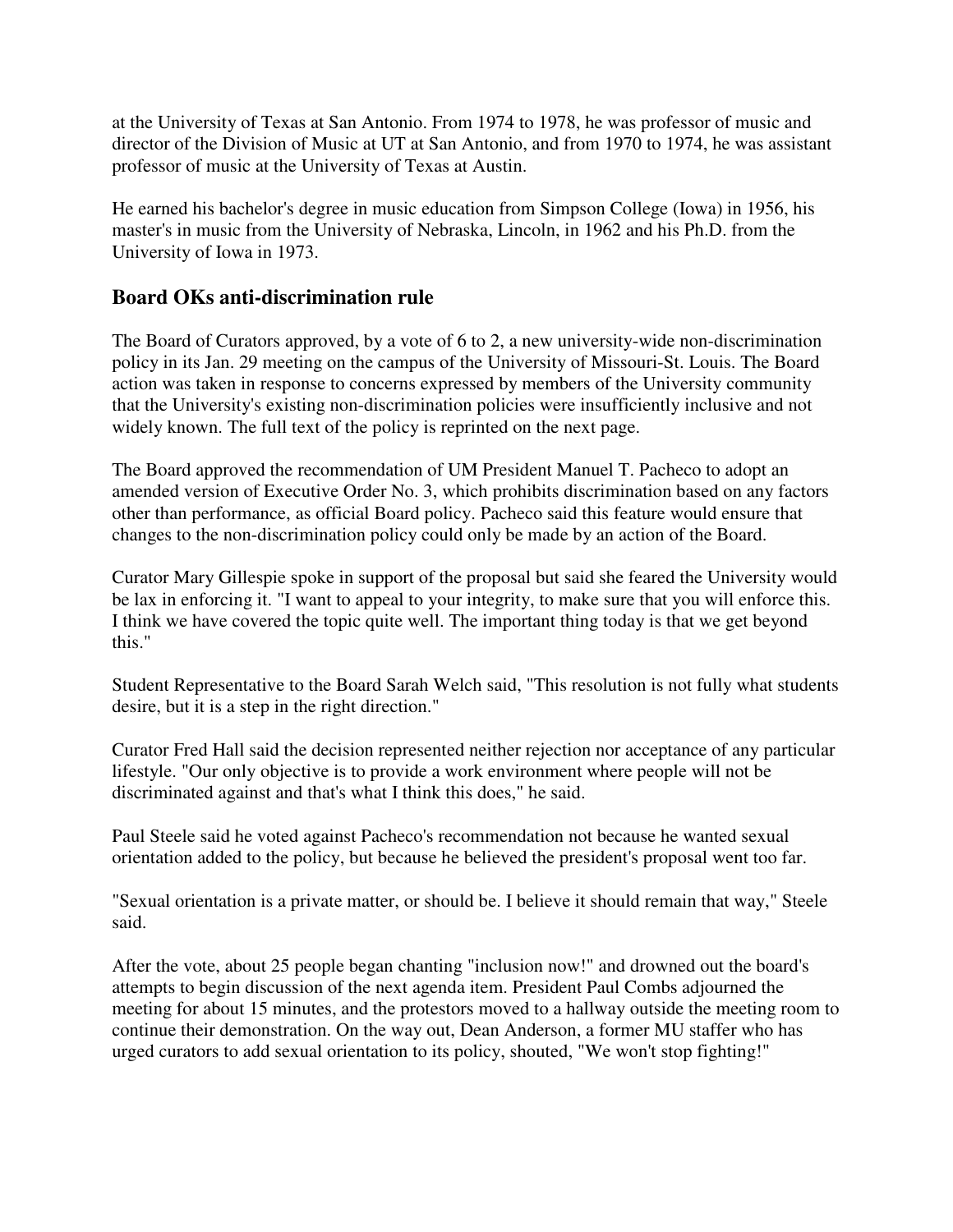The Board also approved recommendations by Pacheco to widely publish the new policy and to give the policy more teeth by developing clearly delineated procedures for appeals. Finally, Pacheco underscored the importance of exposing members of the University family to nondiscrimination materials. He said the materials would be made available to campuses during the current Winter 1999 semester.

At the Board's October, 1998, meeting in Columbia, protestors urged Board members and administrators to add "sexual orientation" to the list of protected categories listed in the University-wide non-discrimination policy. Categories protected by state and federal law include race, color, religion, sex, national origin, age, disability and status as a Vietnam-era veteran.

Then-Board President Ted Beckett asked the Board's Executive Committee, then chaired by Curator Paul Combs, to study the University's non-discrimination policy and to report its findings to the Board.

The Executive Committee conducted a public hearing Friday, November 13, on the Columbia campus. More than 40 individuals, representing faculty, staff and students from all four campuses and University Outreach and Extension, addressed the public hearing. In addition, interested parties communicated with the Executive Committee by written statement, letter, email, facsimile, and telephone. Their communications were made a part of the record compiled by the committee.

The Executive Committee met Dec. 1 and asked Pacheco to analyze the issue and bring his actions or recommendations to the Board's January meeting.

Under the newly adopted policy, "discriminatory practices based on reasons not expressed by state or federal laws, such as sexual orientation, which are not related to educational or work requirements, are also prohibited," Pacheco said.

"I believe these recommendations will provide and maintain a positive work environment in which individuals are respected for their competence, ability, performance and potential," Pacheco said.

"I said in last November's hearing that the University must eliminate all types of intimidation and harassment and must honor in word and deed the inherent worth and dignity of all members of the University community. I remain committed to that goal and to seeing that this University exhibits the highest standards of civility and human understanding," he said.

## **Paula Short named associate vice president for academic affairs**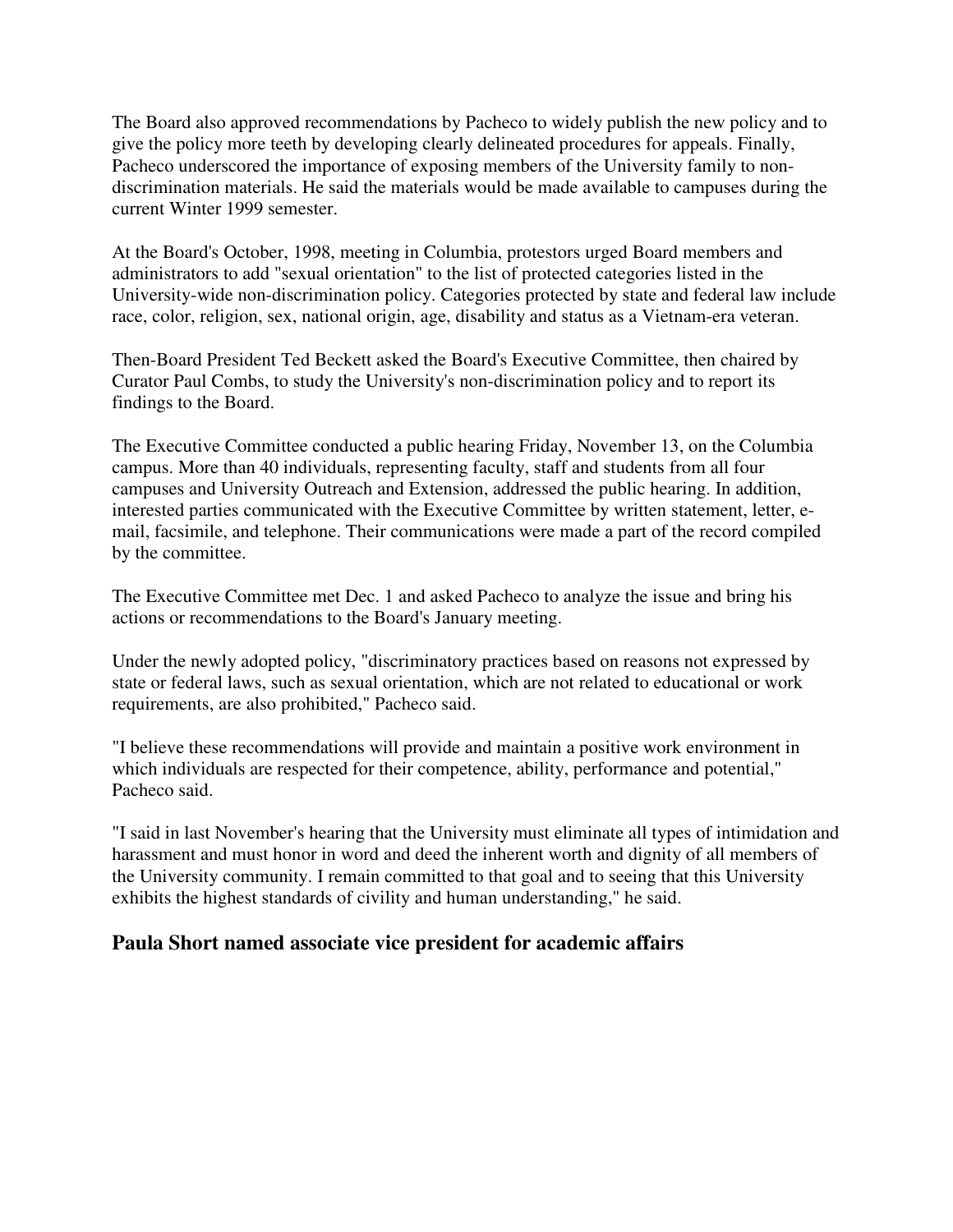

Paula M. Short

Paula M. Short has been appointed the UM System's associate vice president for academic affairs, Vice President for Academic Affairs Steve Lehmkuhle announced Jan. 7.

As associate vice president, Short will assist Lehmkuhle in promoting intercampus cooperation, developing mission enhancement proposals, making reports to the Board of Curators and state Coordinating Board for Higher Education, and other duties.

"Through her leadership in the development of a statewide Ed.D. program in Educational Leadership, Paula demonstrated her talents to forge partnerships in higher education that promote both access and quality," said Lehmkuhle. "It is precisely these talents that are needed to help our office find ways to enhance programmatic quality and access through collaboration and partnership among our four campuses."

Short previously served as professor and chair in the Department of Educational Leadership and Policy Analysis at the University of Missouri-Columbia. During 1998-99, she has served as UM System Faculty Fellow. She has been a professor at several universities including The Pennsylvania State University and served as an administrator in the North Carolina public schools. Short received her Ph.D. in Educational Administration from the University of North Carolina at Chapel Hill.

A nationally recognized scholar and researcher in the field of educational administration, Short was chosen as the recipient of the 1993 James A. Culbertson Award, given by the University Council for Educational Administration to the outstanding professor of educational administration who, within the first ten years in the professorship, made distinguished contributions in research.

Short has been president of the National Council of Professors of Educational Administration, the Southern Regional Council on Education Administration and the University Council for Educational Administration, a consortium of 58 research universities in the U.S. and Canada that prepare educational leaders.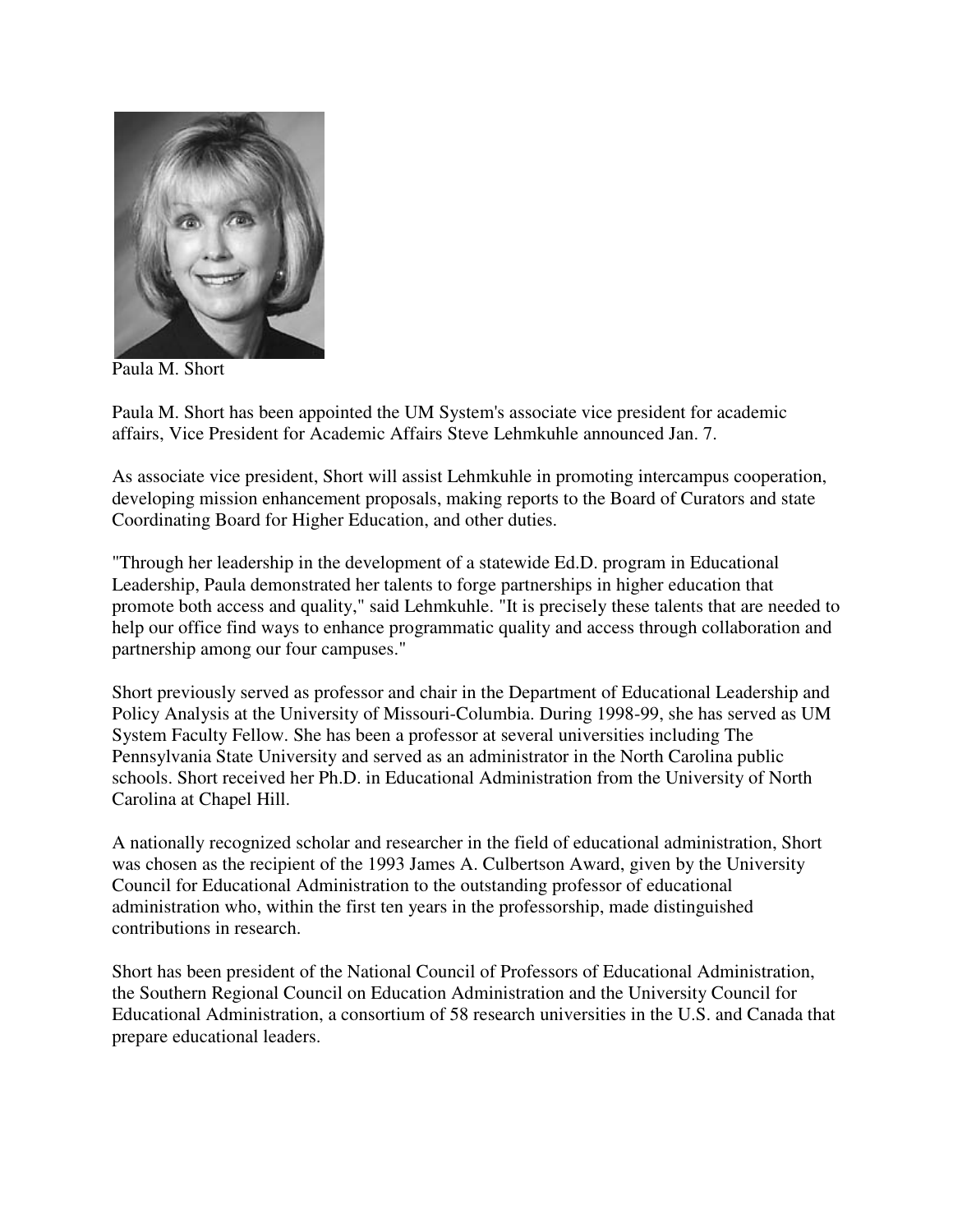## **Student fees to increase 3.2 percent next year**

The UM Board of Curators approved a 3.2 percent increase the estimated rate of inflation to student educational fees for academic year 1999-2000. The exception is educational fees for the Doctorate of Pharmacy Program at the University of Missouri-Kansas City, which will increase by 13.5 percent.

The increase, effective with the 1999 summer session, brings the Missouri-resident undergraduate rate per credit hour to \$132.60. The undergraduate nonresident rate per credit hour will be \$396.40. Missouri-resident graduate students will pay \$167.80 per credit hour, and nonresident graduate students will pay \$504.80. All other students, except those in the UMKC School of Pharmacy, also will pay an increase of 3.2 percent over 1998-1999 rates.

Curators also voted to increase the instructional computing fee assessed to all UM students from \$8 to \$8.30. Student activity fees range from a 1 percent increase for undergraduates at UM-Rolla, to a 5.1 percent increase for all students at UM-St. Louis. Students at UMSL voted four years ago to pay this activity fee to finance a new student center.

# **UM Board of Curators Policy on Maintaining a Positive Work and Learning Environment**

The University of Missouri is committed to providing a positive work and learning environment where all individuals are treated fairly and with respect, regardless of their status. Intimidation and harassment have no place in a university community. To honor the dignity and inherent worth of every individual student, employee, or applicant for employment or admission is a goal to which every member of the university community should aspire and to which officials of the university should direct attention and resources.

With respect to students, it is the university's special responsibility to provide a positive climate in which students can learn. Chancellors are expected to provide educational programs and otherwise direct resources to creative and serious measures designed to improve interpersonal relationships, to help develop healthy attitudes toward different kinds of people, and to foster a climate in which students are treated as individuals rather than as members of a particular category of people.

With respect to employees, the strength we have as a university is directly related to maintaining a positive work environment throughout the institution. The university should provide a positive recruiting and work environment focused on the duties and skills of the work to be performed. It is the expectation of the university that all employees and potential employees will be treated on the basis of their contribution or potential contribution without regard to personal characteristics not related to competence, demonstrated ability, performance, or the advancement of the legitimate interests of the university. The General Officers are expected to provide training programs for supervisors to assist in achieving this objective.

With respect to violations of the policy, faculty, staff and students may utilize their respective grievance procedures approved by the Board of Curators. The approved grievance procedures are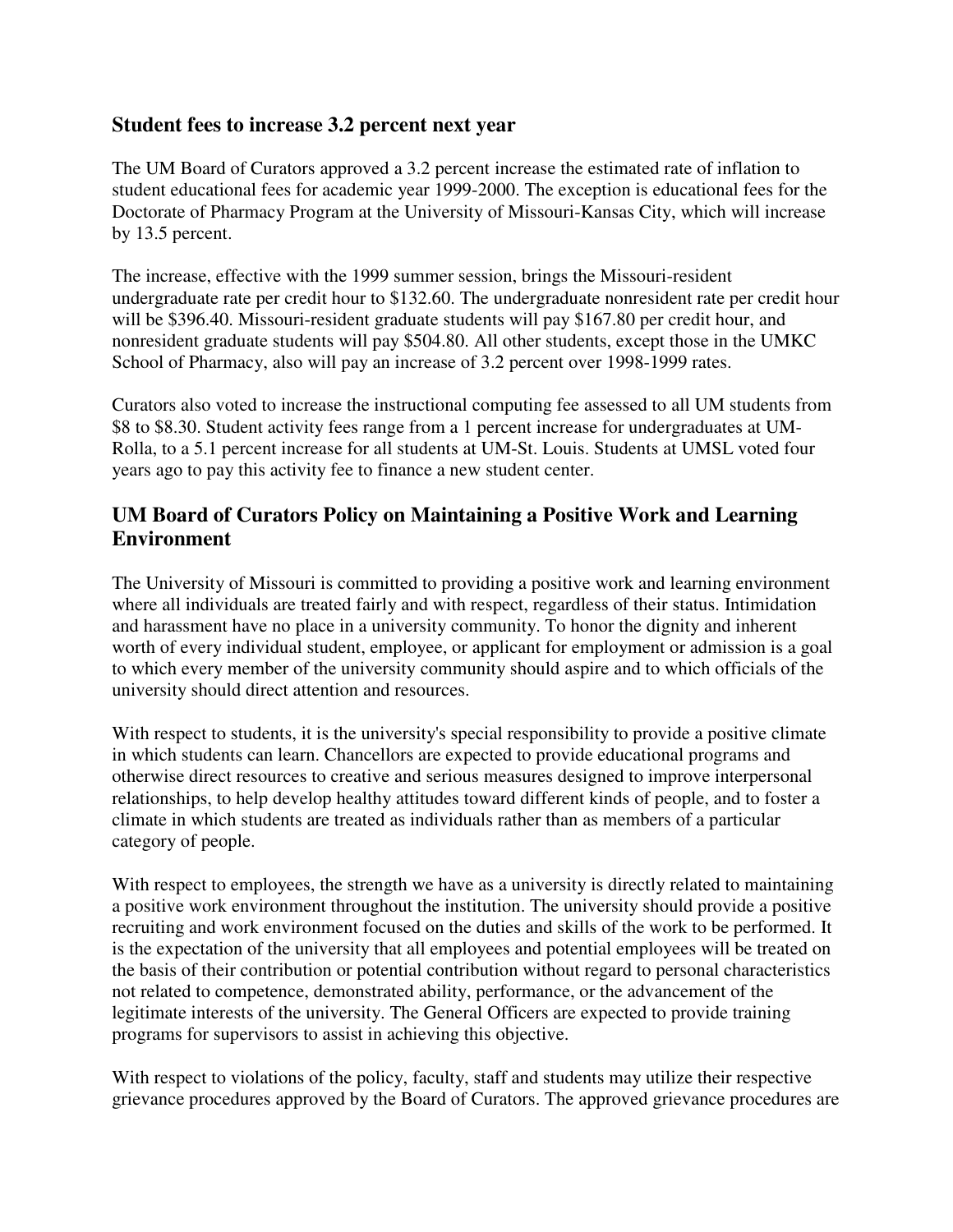as follows: Grievance procedure in Section 370.010 for faculty; grievance procedure in Section 380.010 for staff; and grievance procedure in Section 390.010 for students, and each such procedure shall be deemed as amended to include grievances filed under this policy. This policy shall not be interpreted in such a manner as to violate the legal rights of religious organizations, or military organizations associated with the Armed Forces of the United States of America.

## **Pacheco reviews funding recommendations for FY 2000**

At the Curators' Jan. 29 meeting at UM-St. Louis, UM President Manuel Pacheco told the Board that Gov. Mel Carnahan has recommended another \$15 million in Mission Enhancement funding for the next fiscal year. Gov. Carnahan also recommended a total of nearly \$26 million for capital improvements throughout the UM System.

The capital recommendation comes close on the heels of the governor's Jan. 11 release of nearly \$49 million in capital funds appropriated last year but held in reserve pending a legal challenge. The Governor released the funds after the Missouri Supreme Court refused to hear an appeal of the case.

The governor recommended another two percent addition to the core operating budget, including appropriations for Funding for Results and inflation. "Although this recommendation would not meet our real inflationary costs, the Governor's strong support of our Mission Enhancement request does, in effect, undergird some of our most important, long-term objectives," Pacheco said.

He said the University's Fiscal Year 1999 appropriation for operations is nearly \$395.1 million. Carnahan's recommended two percent increase for inflation would add approximately \$7.8 million in funding, plus \$15 million for mission enhancement would total \$417.9 million in state funding for operations next year.

The governor also recommended a two percent inflationary increase for other programs at the University, including University Hospital and Clinics, Ellis Fischel Cancer Center, the Missouri Rehabilitation Center, the Institute of Mental Health, the Missouri Kidney Program, Alzheimer's Research and the State Historical Society.

He also recommended \$1.2 million for improvements to MOREnet, the Missouri Research Network, a means of access to the internet the University manages for the benefit of schools and others in the state.

For Fiscal Year 2000, the governor's capital recommendations total \$25.9 million, including \$11.1 million for the Business and Public Administration Building (Cornell Hall) at MU, \$12.2 million for the Civil Engineering Addition and Renovation at UM-Rolla and \$2.5 million for Lab Animal and Chemical Storage Renovations at UM-Kansas City.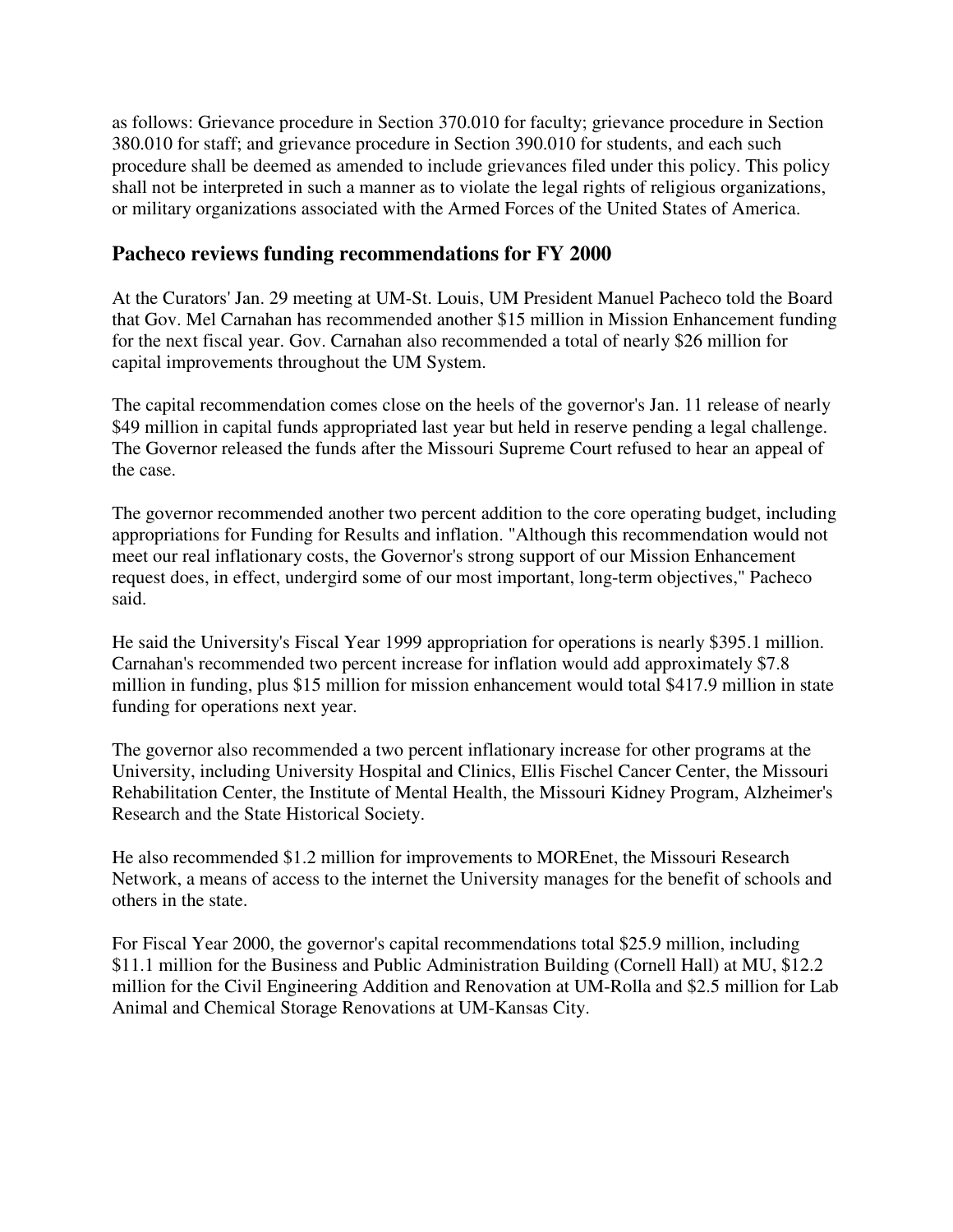# **Endowed Chairs and Professorships reach limit for state matches**

Vice President for Academic Affairs Stephen Lehmkuhle told the Board Jan. 29 that 120 endowed positions have been created since 1994 by combining donors' contributions and state matching funds.

"As you know, we received \$4 million on a recurring basis as part of the first year of mission enhancement to provide a state match to leverage donors' contributions for endowed professorships and chairs," Lehmkuhle said. "These state-matching funds have generated more than \$90 million in private contributions. However, we have reached the limit in the amount of the total endowment that can be matched by the combination of one-time funds and the \$4 million in recurring funds provided by mission enhancement. As a consequence, we must conclude this phase of the endowed professorship and chair program."

Lehmkuhle said because many of the endowed positions have only recently been created, there has not been sufficient time for searches to be completed to fill all positions. As a consequence, only about 38 percent, or 45 of the 120 positions, have been filled.

At UMC, eight endowed positions are filled and 32 remain to be. UMKC has 20 positions filled with 23 searches pending, UMR has three filled positions and nine unfilled, and UMSL has 14 filled positions, 11 to be filled.

#### **Titles of Mission Enhancement Endowed Chairs and Professorships**

#### **UM-Columbia**

- Arvarh Strickland Professorship in History and Black Studies
- Burns Chair for the Diabetes Center
- C.W. La Pierre Mo. Professorship in Engineering
- Community Newspaper Management Professorship
- Curtis B. Hurley Chair in Public Affairs Reporting
- E. Paige Laurie Mo. Professorship of Equine Medicine
- Eastern Television Communications Ltd. Chair in International Journalism
- Elwood Thomas Mo. Endowed Professorship
- Floyd R. Gibson Mo. Professorship of Law
- Gibreath-McLorn Mo. Professorship of Vet. Cardiology
- HealthSouth Professorships I, II and III
- Houston Harte Mo. Professorship of Journalism
- Hugh E. Stephenson, Jr., M.D. Mo. Chair of Surgery
- James E. Campbell Mo. Professorship of Law
- Kenneth L. Lay Chair In International Economics
- Knight Mo. Chair in Journalism
- Korea Studies Mo. Professorship Endowment
- Kraeuchi Mo. Professorship of Vet. Ophthalmology
- Lee Hills Mo. Chair of Free Press Studies
- Leggett & Platt Professorship in Marketing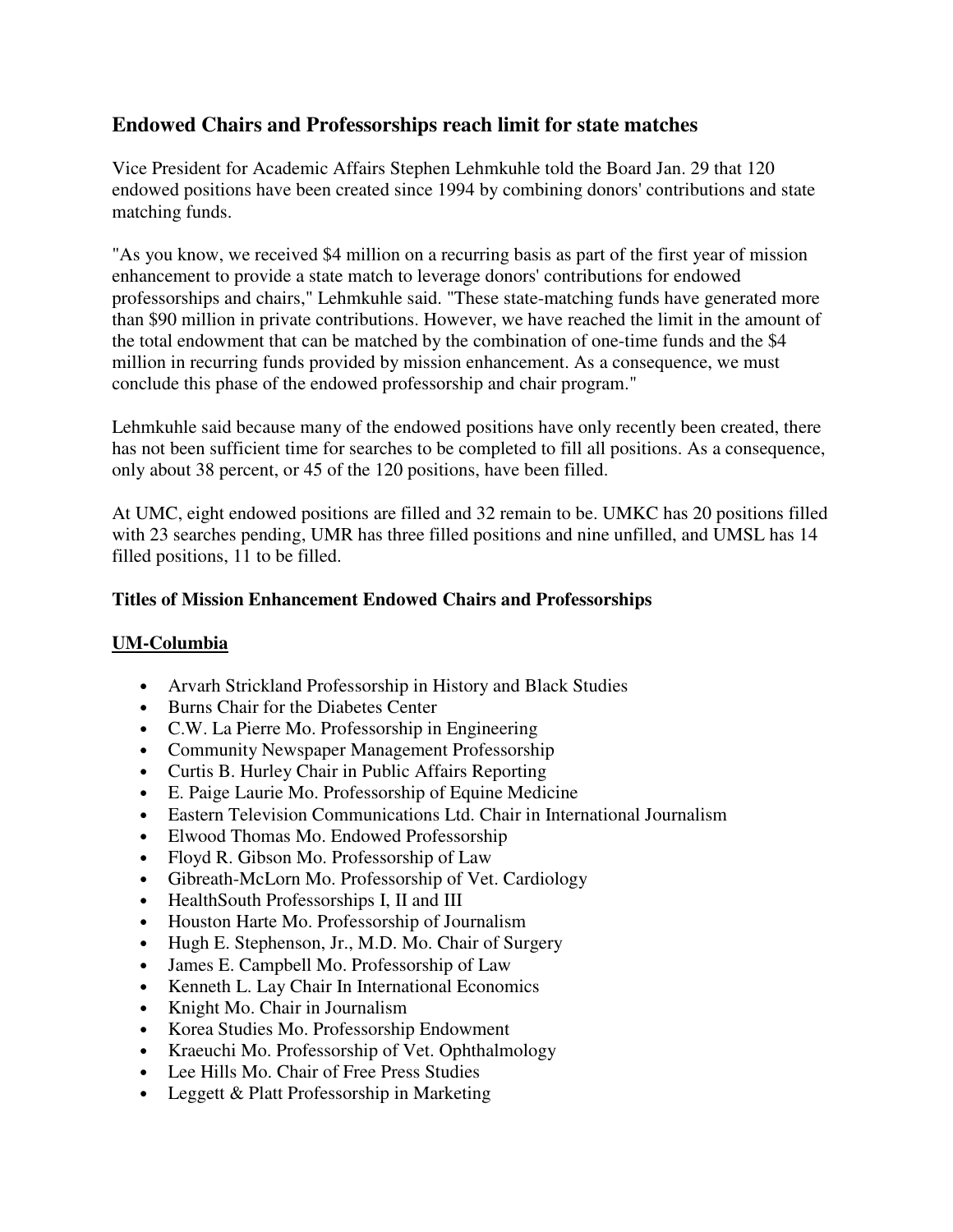- Maxine Wilson Gregory Chair in Journalism Research
- Miller-Wurdack Chair in Animal Reproduction Nutritional Sciences
- Millsap Mo. Professorship Fund
- Millsap Mo. Professorship in Human Development and Family Studies
- Mo. Soybean Merchandising Council Professorships I, II and III (includes Mo. Seed Improvement and Professor Sam Anand's Gifts)
- Ralston Purina Mo. Professorship of Small Animal Nutrition
- Russell and Mary Shelden Chair in Anesthesiology
- Sam M. Walton Mo. Executive Professorship of Marketing
- Scott Mo. Professorship of Veterinary Oncology
- Society of American Business Editors and Writers, Inc. (SABEW) Professorship in Business Journalism
- Thomas M. and Betty C. Scott Mo. Professorship of Veterinary Oncology
- Tom and Betty Scott Mo. Professorship in Business
- William F. Fratcher Mo. Professorship of Law
- Wurdack Chair in Animal Science
- Wurdack Chair In Pytoremediation Studies and Sustainable Ecosystem Preservation

#### **UM-Kansas City**

- Arthur W. Robinson Chair in Internal Medicine
- Arvin Gottlieb/Missouri Chair in Bus. Econ. and Finance
- Arvin Gottlieb/Missouri Chair in Strategic Management
- Chair in Law
- Charles N. Kimball, MRI/Mo. Chair in Management of Technology and Innovation
- Dale and Dorothy Thompson Professorship in Nursing
- Daniel J. Lauer/Mo. Chair in Metabolic and Vascular Research
- Desmond and Betty Ann Curran Mo. Professorship in Macular Disease
- Dorothy and Dale Thompson/Mo. Professorship in Arts and Sciences (Global Art)
- Douglas Stripp/Mo. Professorship of Law
- Edward A. Smith Chair in Law, the Constitution and Society
- Edward P. Nelson Professorship in Pediatric Dentistry
- Edward T. Matheny, Jr. Chair in Neuroscience
- Ewing Marion Kauffman Foundation/Mo. Faculty Chair in Interdisciplinary/Interprofessional Services
- Ewing Marion Kauffman Foundation/Mo. Faculty Chair of Teacher Education
- Ewing Marion Kauffman Foundation Mo. Chair III
- Ewing Marion Kauffman/Mo. Chair in Entrepreneurial Leadership
- Helen Kemper Buettner Professorship in Accounting
- Jack Strandberg Mo. Chair of Piano
- Joseph Boon Gregg/Children's Mercy Hospital Chair in Pediatric Cardiac Surgery
- Lorena Cravens Millsap/Mo. Professorship in Composition
- Marion H. Bloch/Mo. Chair in Leadership
- Marion Merrell Dow Mo. Professorship in Structural Biology
- Marion Merrell Dow/Mo. Chair of Pediatric Clinical Pharmacology
- Marion Merrell Dow/Mo. Chair of Pediatric Medical Research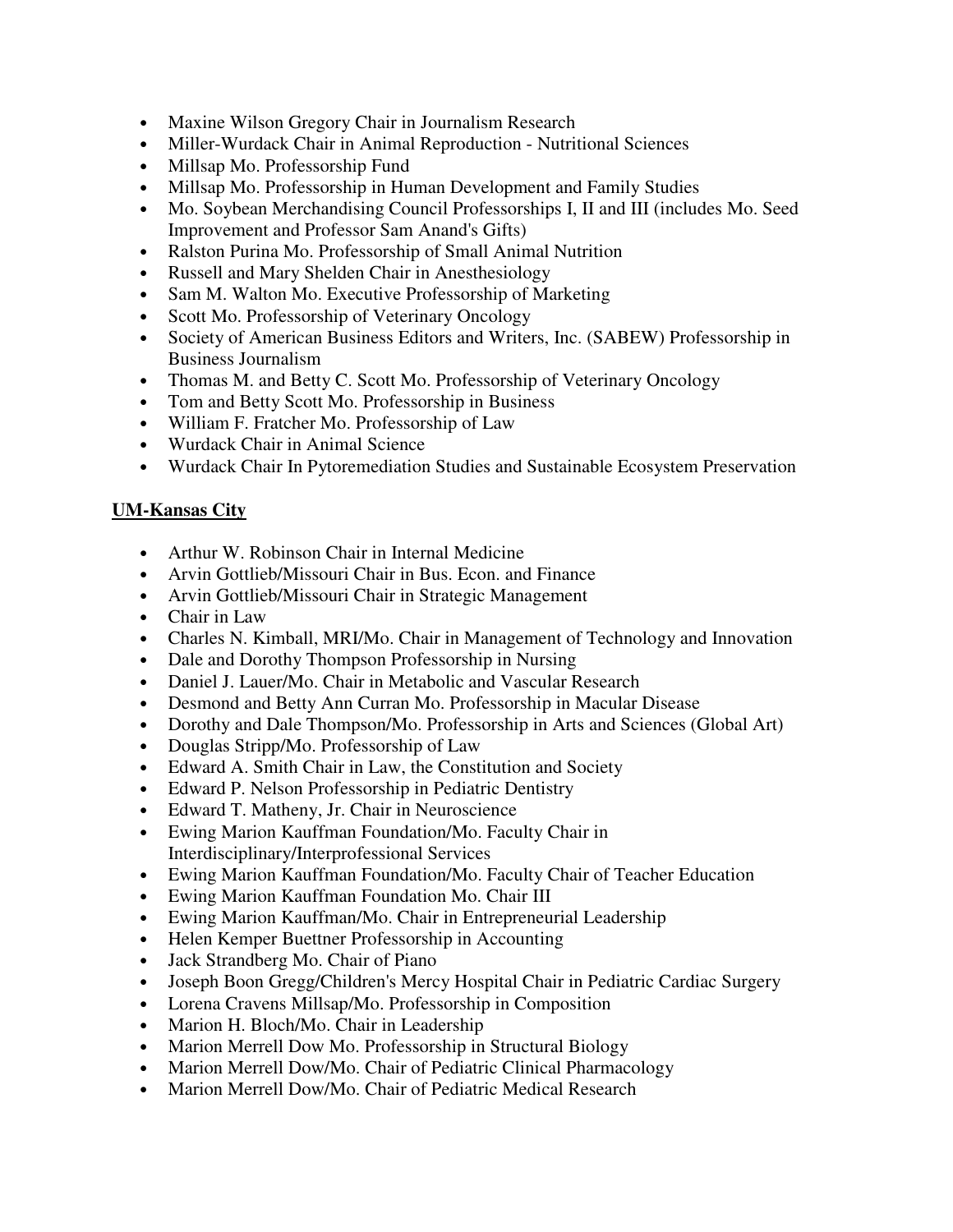- Mary Jane Starr Professorship/Chair in Women's and Family Studies
- Maxwell G. Berry Chair in Internal Medicine
- Merl and Muriel Hicklin Mo. Chair in Medicine
- Missouri Endowed Chair in Cardiovascular Clinical Research at MAHI
- Norman Royall Professorship in the College of Arts and Sciences
- Paul and Marilee Williams/TMC Chair/Professorship in Community and Family Medicine
- Paul Koontz Chair at St. Luke's Hospital
- Rose Ann Carr/Marvin Millsap/Mo. Professorship II (Cello)
- Sam and Helen Kaplan/Children's Mercy Hospital Chair in Genetics and Molecular Medicine
- Schutte Chair in Medical Leadership (Women's Health)
- Sosland Chair in Trauma Services/Truman Medical Center
- St. Luke's Chair or Professorship in Breast Disease
- St.Luke's/Mo. Chair in Emergency Medicine
- The Westport Anesthesia Services/Mo. Endowed Chair in Anesthesiology Research
- UMKC/TMC Department of Surgery Professorship
- Valentine Radford/Missouri Professorship in Marketing
- Victor E. & Caroline E. Schutte/Mo. Professorship in Urban Affairs
- William D. Grant Professorship in Jazz Studies

### **UM-Rolla**

- Cindy Tang Mo. Professorship in Computer Engineering
- Donald L. Castleman/FCR Mo. Professorship of Discovery in Chemistry
- Hasselmann Professorship in Geological and Petroleum Engineering
- John and Susan Mathes Mo. Professorship of Civil Eng.
- Keith Bailey Mo. Professorship in Mechanical Engineering
- Lester R. Birbeck Mo. Professorship in the School of Mines and Metallurgy
- Mary K. "Jimmie" Finley Mo. Professorship in Computer Engineering
- Maxwell Weiner Professorship in Humanities
- Mo. Soybean Merchandising Council Soybean Research Professorship
- Robert H. Quenon Mo. Professorship of Mining Engineering
- Robert V. Wolf Mo. Professorship in Metallurgical Engineering
- Vernon and Maralee Jones Mo. Professorship of Civil Engineering

#### **UM-St. Louis**

- DAAD Mo. Professorship of German Studies
- Des Lee Foundation Endowed Professorship in Art Education
- Des Lee Foundation Endowed Professorship in Museum and Community History Studies
- Dr. Y. S. Tsiang Professorship in Chinese Studies
- E. Desmond Lee and Family Fund Professorship in Music Education
- E. Desmond Lee Endowed Professorship in Urban Education in conjunction with the St. Louis Public Schools
- E. Desmond Lee and Family Fund Endowed Professorship In Zoological Studies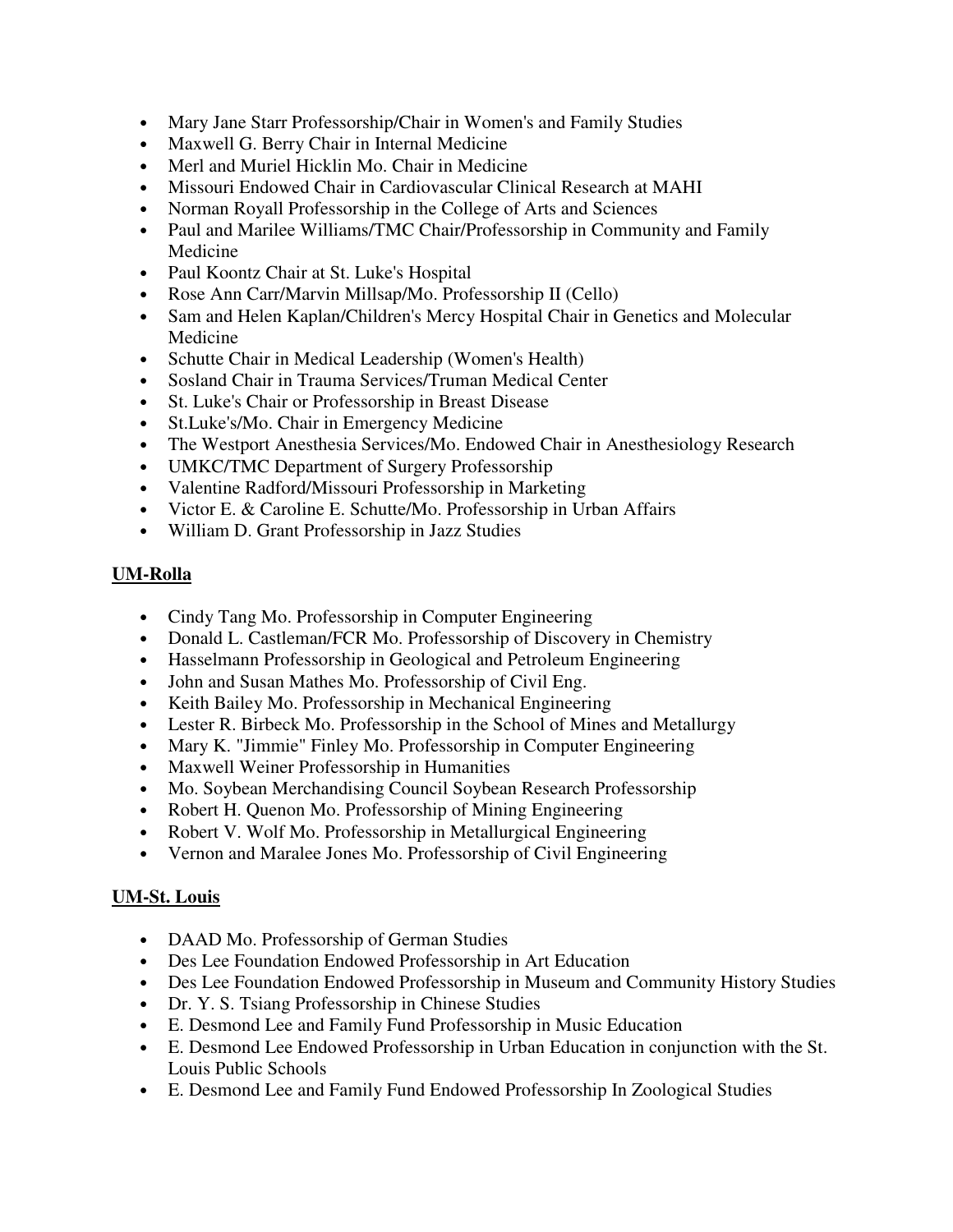- E. Desmond Lee and Family Fund Professorship in Science Education
- E. Desmond Lee Professorship in Youth Crime and Violence
- E. Desmond Lee Professorship in Community Collaboration and Public Policy
- E. Desmond Lee Professorship in Tutorial Education
- E. Desmond Lee Professorship in African Studies
- Emerson Electric Co. Professorship in Technology and Learning
- Hubert C. Moog Endowed Nursing Professorship
- Jefferson Smurfit Corporation Professorship in Irish Studies
- John W. Barriger II Mo. Professorship in Transportation Studies
- Mercantile Library Professorship in Transportation Studies
- Professorship in Italian Studies
- E. Desmond Lee and Family Fund Professorship in Botanical Studies
- E. Desmond Lee and Family Fund Professorship in Science Education II
- Robert Bosch Foundation Professorship in German Studies
- Sanford N. McDonnell Professorship in Character Education
- Teresa M. Fischer Professorship for Citizenship Education
- The Hellenic Government-The Karakas Family Foundation Professorship in Greek Studies
- William R. Orthwein, Jr. Professorship In Life-Long Learning for the Science

### **UMSAEP Committee announces 1999 awards**

The University of Missouri South African Education Program Committee has announced faculty exchange grants for 1999. Grants to UM Faculty provide partial funding for research and teaching at the University of the Western Cape, Cape Town, South Africa.

UM faculty receiving grants include UMC associate professors Tola Olu Pearce, Sociology, and Johnetta Wade Morrison, Human Development, who will share a \$13,300 grant; UMSL Sociology professor George McCall, \$6,600; UMSL Nursing associate professor Janice Attala, \$6,000; UMKC Health Administration associate professor Greg Arling, \$10,000; and UMR Geology/Geophysics Curators' Professor Richard Hagni, \$4,100.

Exchange grants were also awarded to three University of the Western Cape faculty members for exchange visits to UM. They are Kay Jaffar, English, \$7,600; Paul Schlotfeldt, Earth Sciences, \$9,900; and Reginald Domoney, Earth Sciences, \$4,100.

South African Partnerships Program awards to provide partial support for projects in South Africa have also been announced. Projects under this program are not limited to the University of the Western Cape. Awardees are UMC Professor of Mechanical & Aerospace Engineering Aaron Krawitz, \$3,700; UMC Political Science Professor K.C. Morrison, \$8,460; UMR Associate Professor of Geology/Geophysics Francisca Oboh-Ikuenobe, \$3,550; and UMKC School of Education Dean Bernard Oliver, \$2,750.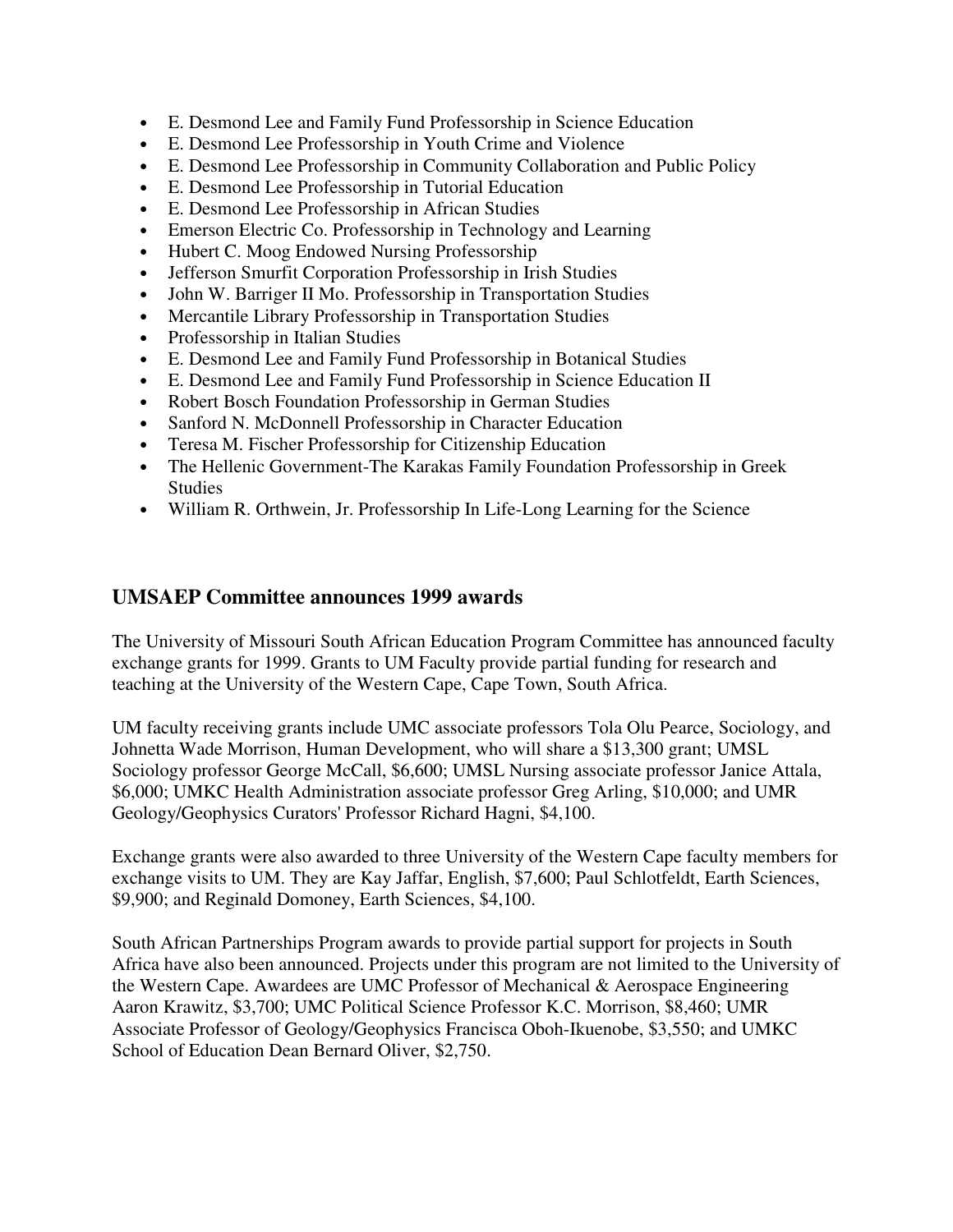Henry Mitchell scholarships in the amount of \$1,250 each, have been awarded to three UM-Rolla undergraduate students. Jeremy Strohmeyer, Shauna Oppert, and Elizabeth Morris will participate in a research project directed by Neil Anderson, UMR professor of Geology/Geophysics, at the University of the Western Cape in May and June.

### **Research Board announces awards**

The University of Missouri Research Board, a panel of 18 faculty members, has awarded more than \$2 million to support 60 research projects across the University's four campuses. Researchers from the UM System filed 139 requests for grants, totaling \$5.7 million. About 43 percent of the requests were granted.

The board granted 19 engineering requests for a total of \$750,653; nine in humanities and fine arts for \$124,833; 13 in life sciences for \$574,100; 12 in physical sciences and mathematics for \$476,172; and seven in social and behavioral sciences for \$177,351.

The Research Board is aided by a system of peer reviewers in selecting projects. The board has established a network of UM experts in each discipline, and they address specific criteria in evaluating a request. The board then considers the recommendations of the peer reviewers. Scott Decker, professor of criminology at UMSt. Louis, is chairman of the board.

#### **UM-Columbia**

**Robert Benfer,** Anthropology, \$29,820

**Anand Chandrasekhar,** Biological Sciences, \$49,600

**Carlos David,** Surgery, \$26,000

**Corinna-Barbara Francis,** Political Science, \$40,000

**Rangira Gallimore,** Romance Languages, \$12,000

**Vellore Gopalaratnam,** Civil Engineering, \$45,736

**Loukas Grafakos,** Mathematics, \$17,400

**Thomas Guilfoyle,** Biochemistry, \$35,000

**Roger Hill,** Mech. & Aero. Engr., \$30,840

**John Howe,** Finance, \$13,745

**Sam Kiger,** Civil Engineering, \$35,692

**Ehud Kroll**, Mechanical Engineering, \$27,846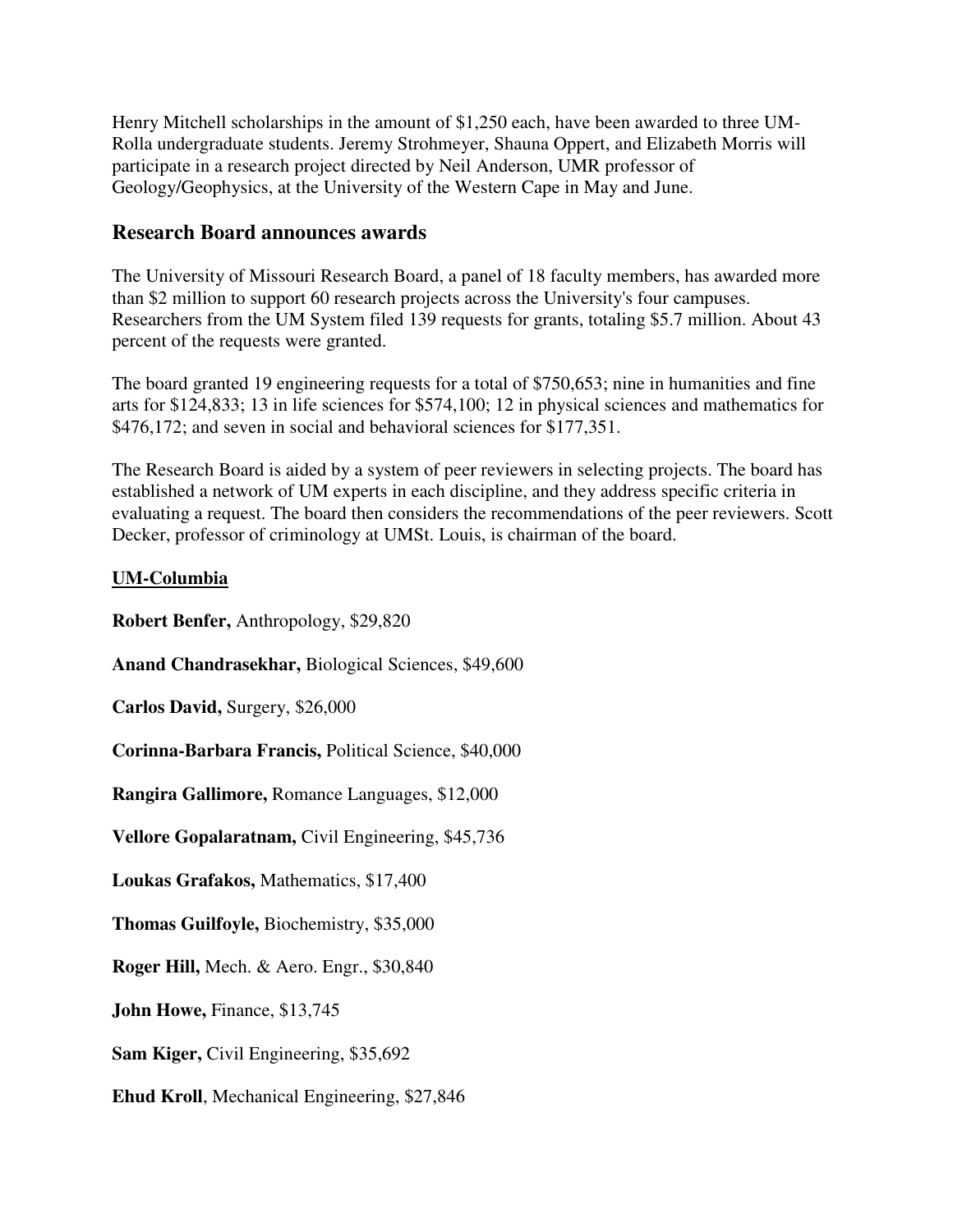**John Kultgen,** Philosophy, \$2,000

**Henry Liu,** Civil Engineering, \$98,780

**J. Erik Loehr,** Civil Engineering, \$27,967

**Timothy Lyons,** Geological Sciences, \$39,832

**Dorina Mitrea,** Mathematics, \$12,000

**Roy Morris,** Biochemistry, \$35,000

**Helen Mullen,** Internal Medicine, \$30,000

**Margaret Olsen,** Romance Languages, \$9,000

**Perngjin Pai,** Mechanical & Aerospace, \$31,544

**Karen Piper,** English, \$6,000

**Marcus Rautman**, Art Hist. & Archaeology, \$23,222

**John Reid,** Educ. & Psych/Neurology, \$34,460

**Donald Riddle,** Biological Sciences, \$45,000

**Youssef Saab,** Comp. Eng. & Comp. Science, \$12,500

**James Schadt, Dalton C. V. Res. Ctr., \$45,000** 

**Kathy Sharpe-Timms,** Ob/Gyn, \$44,500

**Jonathan Sperber,** History, \$26,470

**Carsten Strathausen,** German, \$24,911

**William Wilson,** Cardiothoracic, \$40,000

**Shuqun Zhang,** Biochemistry, \$45,000

**Yunxin Zhao,** Computer Engineering and Computer Science, \$40,128

**Xinhua Zhuang,** Comp. Eng. & Sci., \$29,946

**UM-Kansas City**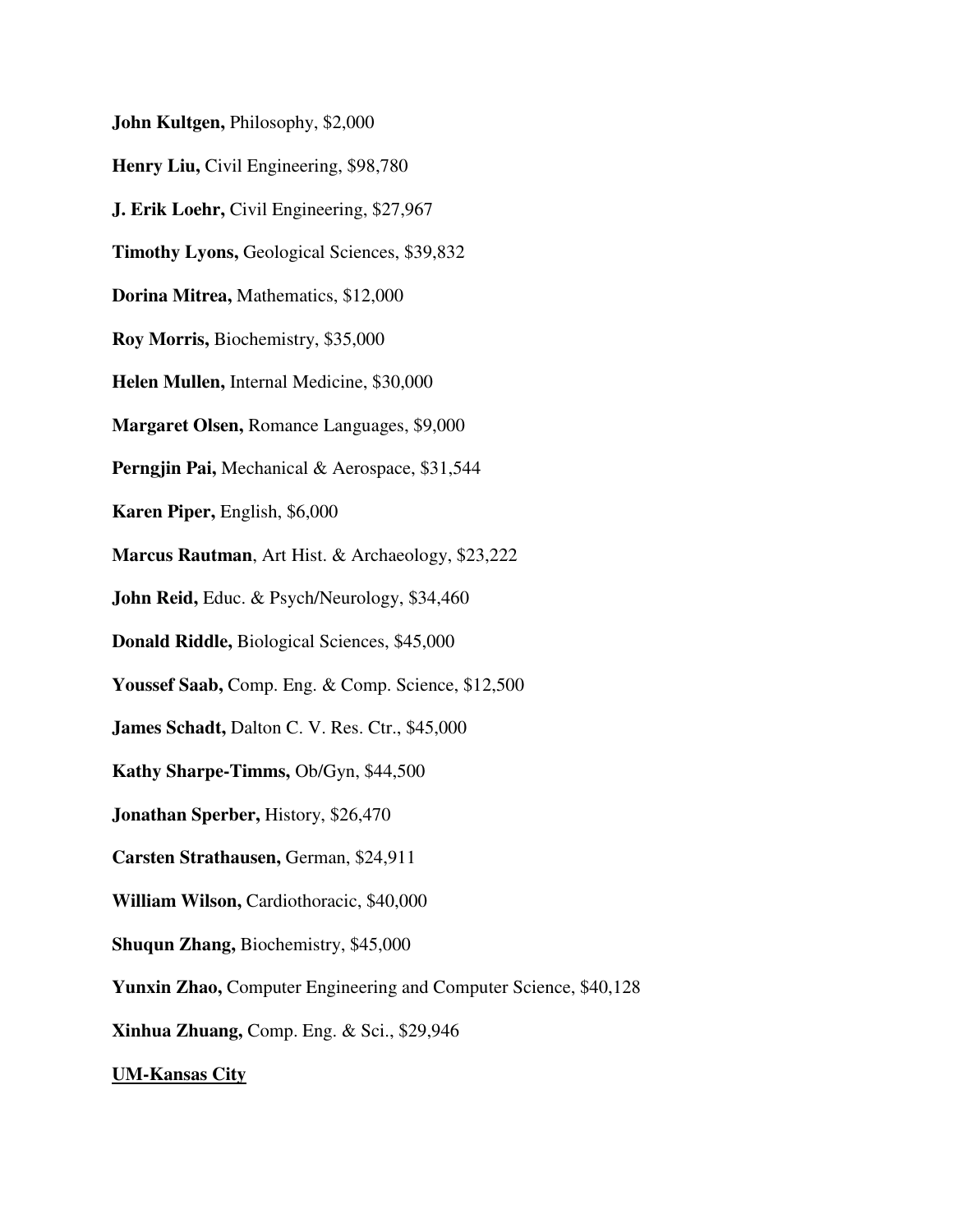**Keith Benjamin,** Conservatory Of Music, \$13,500 **Douglas Crawford,** Molec. Bio. & Biochemistry, \$35,000 **J. David Eick,** Oral Biology, \$109,000 **Zhonghua Peng,** Chemistry, \$36,492 **Michael Schaefer,** Molecular Biology & Biochemistry, \$35,000 **Katharine Smith,** Nursing \$9,556 **UM-Rolla Jack Boone,** Electrical & Comp. Engr. \$70,000 **Fikret Ercal,** Computer Science, \$33,355 **Mark Fitch,** Civil Engineering, \$33,421 **Daniel Forciniti,** Chemical Engineering, \$30,000 **Frank Liou,** Mechanical Engineering, \$100,000 **Wen Lu,** Mechanical Engineering, \$30,000 **Norbert Maerz,** Geological Engineering, \$27,000 **Ashok Midha,** Mechanical and Aerospace Engineering, \$23,907 **Susan Murray,** Engineering Management, \$21,991 **Oran Pringle,** Physics, \$49,398 **Jay Switzer,** Chemistry, \$50,000 **George Waddill,** Physics, \$100,000 **Shufeng Zhang,** Physics, \$32,734 **UM-St. Louis Donald Becker,** Chemistry, \$48,300 **Valerian D'Souza,** Chemistry, \$39,736